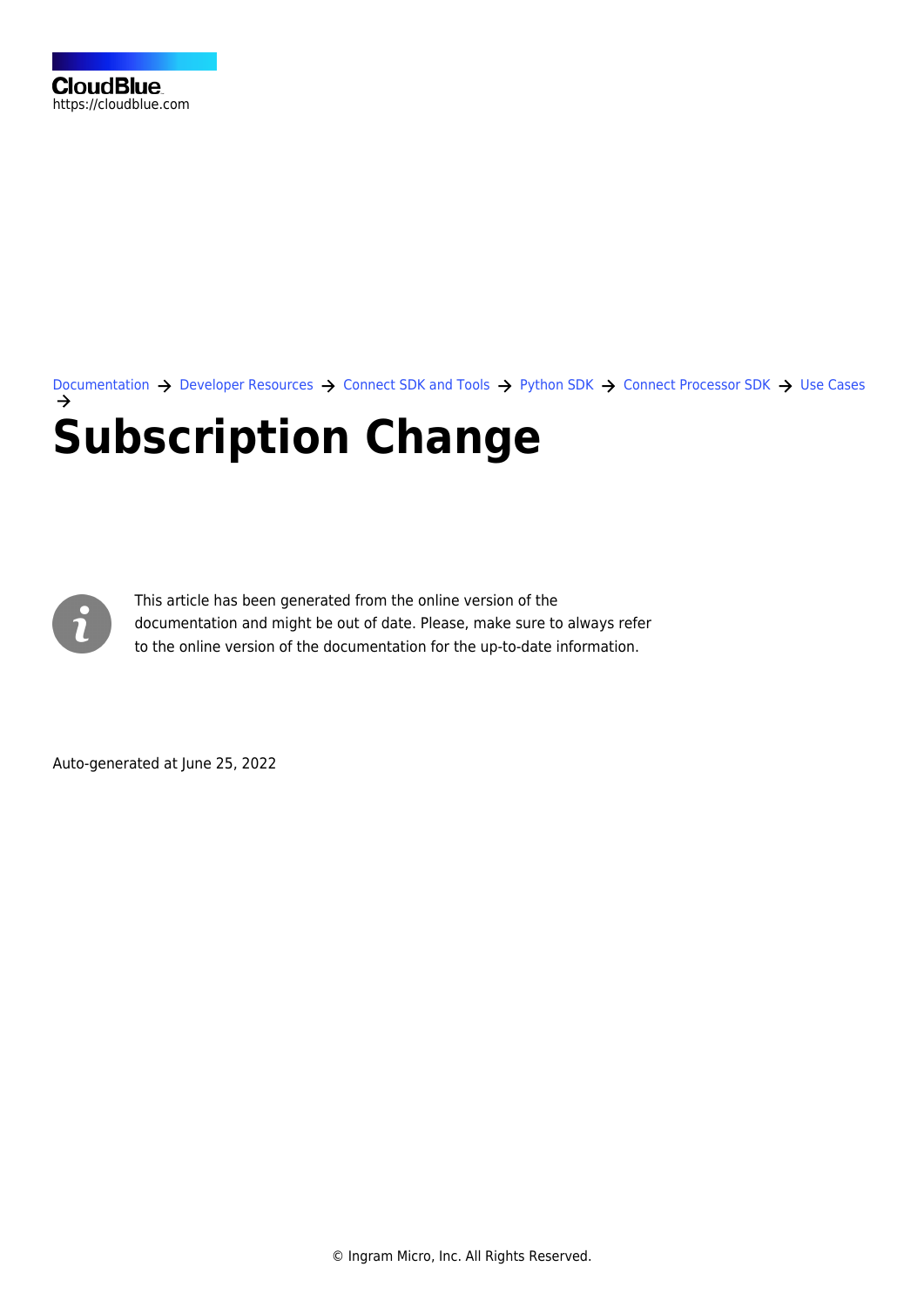## **CloudBlue**

## **Overview**

When customers change their subscriptions, new **change** fulfillment requests are generated on the CloudBlue Connect platform. Note that such fulfillment requests refer to changing the subscribed Items (SKUs) or adjusting the Item quantity. Once a change request is approved, its corresponding subscription is updated by Connect.

The initial status of a change fulfillment request is Pending. It remains in this state until it is processed via the Connect platform or via your deployed middleware. In case a change request is successfully processed, its status is changed to Approved.

Vendors can deploy the Processor SDK to approve pending change fulfillment request by calling the Vendor API. Therefore, Vendors can change or update active subscriptions via their systems.

## **Prerequisites**

Before following the provided use case, make sure that all of these prerequisites are met:

- Your [product](https://connect.cloudblue.com/community/modules/products/) is defined on the Connect platform.
- An active [subscription](https://connect.cloudblue.com/community/modules/subscriptions/) is required to create a change request.
- The [Processor SDK Template](https://connect.cloudblue.com/community/sdk/connect-processor-sdk/processor-template/) is successfully deployed.
- Your deployed Processor is [properly configured.](https://connect.cloudblue.com/community/sdk/connect-processor-sdk/configuration/)
- [Vendor API configuration](https://connect.cloudblue.com/community/sdk/connect-processor-sdk/configuration/#Connection_configuration) is presented.

### **Creating Change Requests**

Change fulfillment requests for active subscriptions are created by customers. However, Vendors can can also create this request by accessing an active preview subscription. Follow the steps below to create a change request for your generated preview subscription.

#### **1. Access active subscription details**

Click on your active preview subscription from the **Subscriptions** module of the Connect platform.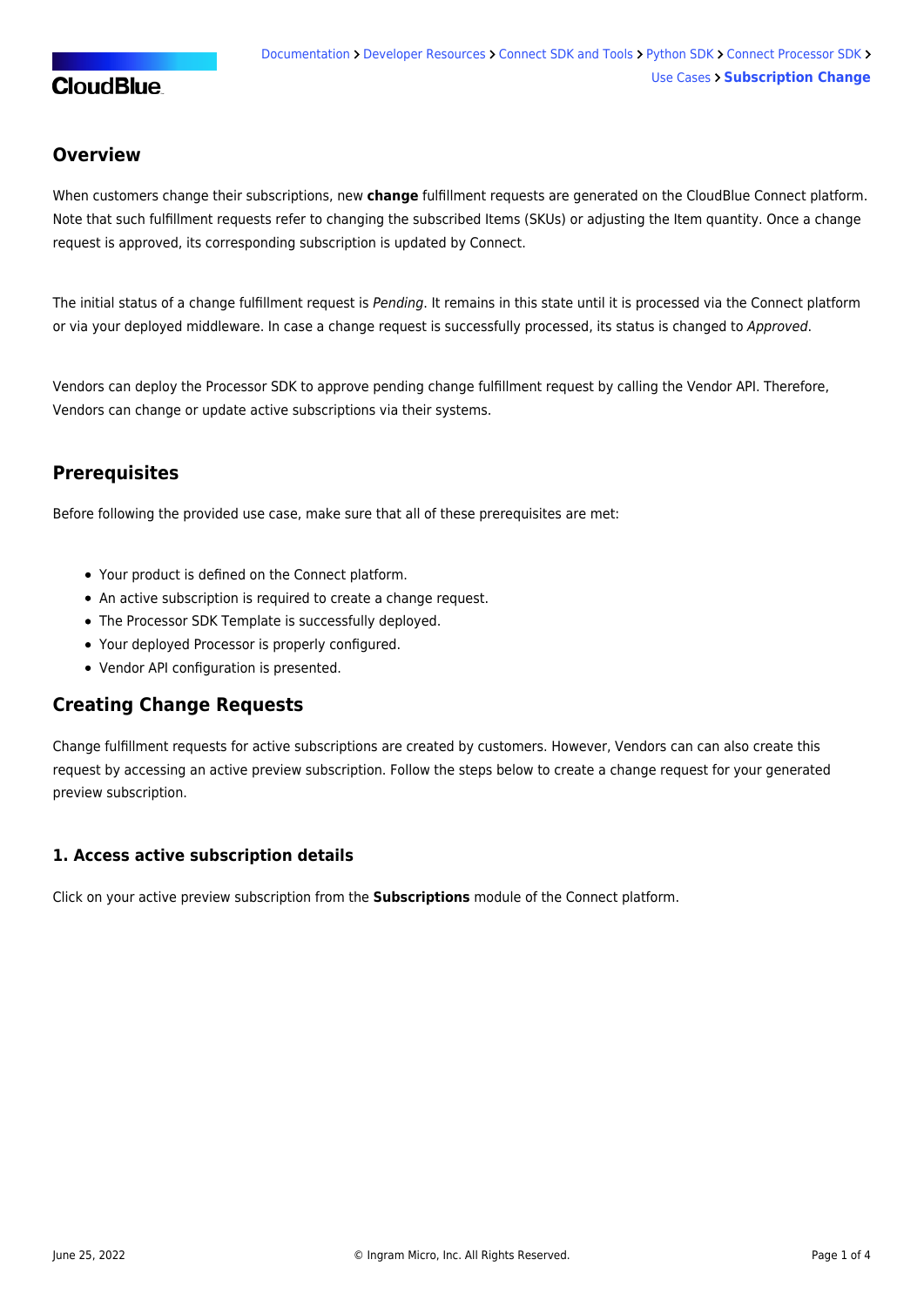# **CloudBlue**

nect © 2021 — Ingram Micro Inc. All Rights Reserved. — <u>Privacy</u> | <u>Terms of Service</u> - Version 22.0.1709-g0140e07

Your subscriptions are displayed within the **Directory** tab. Make sure a subscription that you want to change is in the Active state and it is marked with the **Preview** tag.

### **2. Launch a Change Request Wizard**

Open the **Actions** menu from the subscription details screen and click the **Change** button.

| ¢,<br>Subscriptions v<br><b>CloudBlue</b>                                                                                                                                                                                                                                                                                                                 | <b>@</b> HELP             | ⊕ | Front Street Inc.<br>Vendor · Robert Balboa                     |
|-----------------------------------------------------------------------------------------------------------------------------------------------------------------------------------------------------------------------------------------------------------------------------------------------------------------------------------------------------------|---------------------------|---|-----------------------------------------------------------------|
| Subscription details @<br>$\leftarrow$                                                                                                                                                                                                                                                                                                                    |                           |   | ACTIONS                                                         |
| Subscription<br>Request In Progress<br>Product<br>Marketplace<br><b>Status</b><br>AS-2764-1458-2480 Preview<br>Tutorial Marketplace<br><b>Tutorial Product</b><br>Active<br>6<br>PRD-404-832-779<br>Recurring<br>PAY AS YOU GO<br><b>CONTROL PANEL</b><br><b>RESERVATION</b><br><b>PARAMETERS</b><br><b>DETAILS</b><br><b>TIERS</b><br><b>FULFILLMENT</b> | <b>BILLING</b>            |   | Provider Actions<br>C<br>Billing<br>п<br>Suspend                |
| Tutorial Product description:<br><b>GET A LICENSE!</b>                                                                                                                                                                                                                                                                                                    |                           |   | Resume<br><b>Customer Actions</b>                               |
| <b>Sample Activation Template</b><br>Activation template is used to share details of the successful asset creation with the user. Once purchase<br>request is approved, this template is used to generate user-visible notification.                                                                                                                      | Downloads<br>Windows      |   | Change<br>$\rightsquigarrow$<br>$\boldsymbol{\Omega}$<br>Cancel |
| This template uses Markdown syntax and allows to use Parameters of the product which has scope 'Asset'.<br>Formatting                                                                                                                                                                                                                                     | Documents<br>Admin Manual |   |                                                                 |
| Markdown allows you to control various aspects of the document:<br>1. Text formatting like bold or italic<br>2. Images embedding<br>$3.1$ ists                                                                                                                                                                                                            |                           |   |                                                                 |

Follow the wizard steps to successfully create a change request.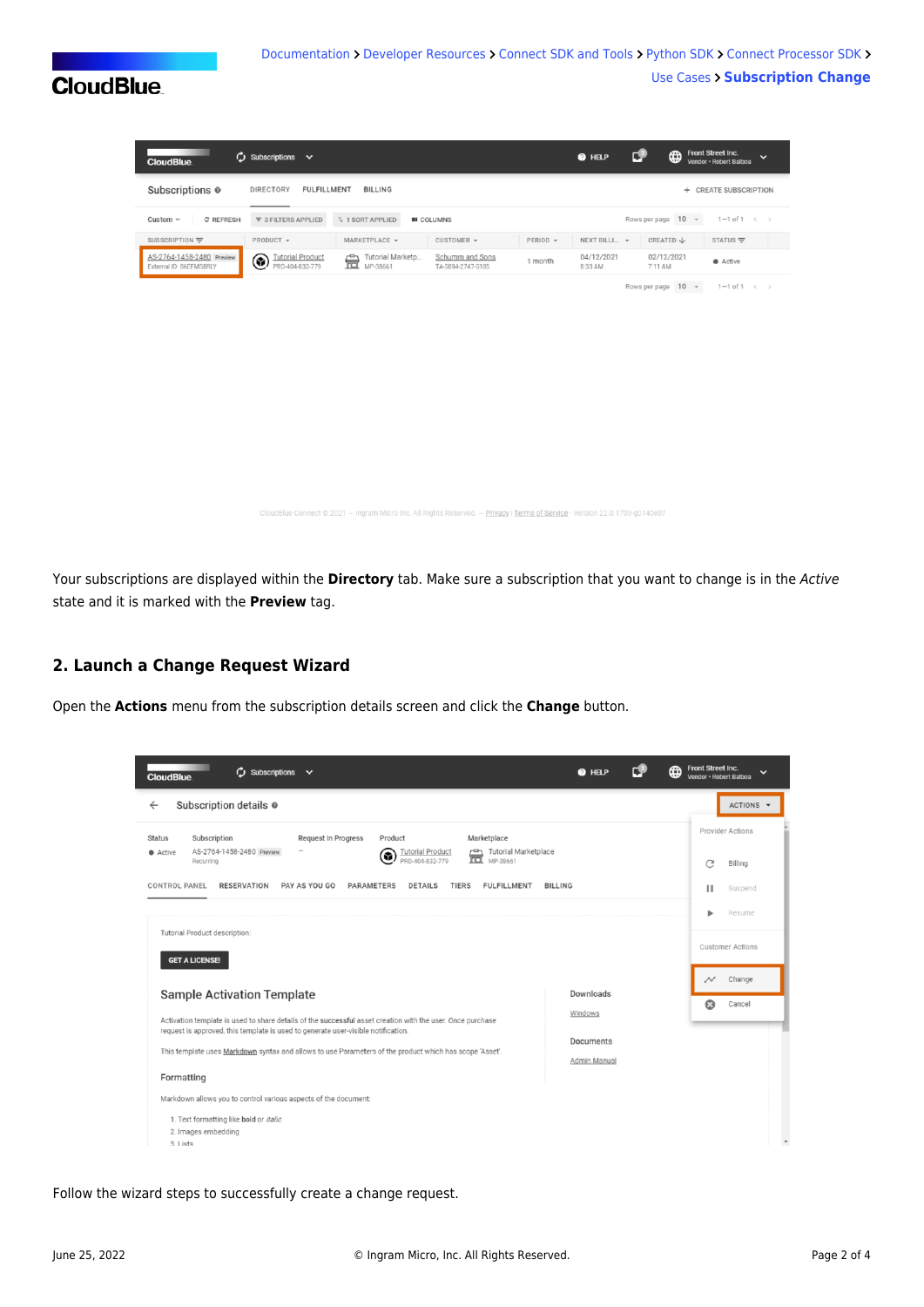

### **3. Configure your Change Request**

Add your Items, change them, or adjust their quantity by using corresponding buttons from the user interface.

| $\phi$ subscriptions $\vee$<br>CloudBlue.                                                    |                                                                | ں<br>⊕<br><b>O</b> HELP | Front Street Inc.<br>$\checkmark$<br>Vendor · Robert Balboa |
|----------------------------------------------------------------------------------------------|----------------------------------------------------------------|-------------------------|-------------------------------------------------------------|
| Subscription details a<br>$\leftarrow$                                                       |                                                                |                         | ACTIONS -                                                   |
| Change subscription $-$ Step 2                                                               |                                                                |                         |                                                             |
| Subscription<br><b>Status</b><br>AS-2764-145<br>Active<br>Recurring<br>$\checkmark$ Overview | <b>Items</b> $+$ ADD ITEMS                                     |                         |                                                             |
| <b>CONTROL PANEL</b><br><b>RES</b>                                                           | QUANTITY<br>NAME, ID, MPN<br>PERIOD                            |                         |                                                             |
| 2 Items                                                                                      | Prd 001<br>Reservation<br>$90 \div 10$<br>PRD-404-832-779-0001 | Licenses<br>$\times$    |                                                             |
| 3 Summary<br><b>Tutorial Product descr</b>                                                   | 1 month<br><b>MPN 001</b>                                      |                         |                                                             |
| <b>GET A LICENSE!</b>                                                                        |                                                                |                         |                                                             |
| <b>Sample Activ</b>                                                                          |                                                                |                         |                                                             |
| Activation template is<br>request is approved, th                                            |                                                                |                         |                                                             |
| This template uses Ma                                                                        |                                                                |                         |                                                             |
| Formatting                                                                                   | CANCEL<br><b>BACK</b>                                          | CREATE CHANGE REQUEST   |                                                             |
| Markdown allows you to control various aspects of the document:                              |                                                                |                         |                                                             |
| 1. Text formatting like bold or italic<br>2. Images embedding<br>3 liete                     |                                                                |                         |                                                             |

Once a Vendor clicks the **Create Change Request** button, the Connect platform generates a fulfillment request to change a subscription.

## **Code Snippets**

Create a script that triggers specific API requests to approve the aforementioned change requests. Thus, subscriptions can be updated or changed by approving change requests via your configured [Processor SDK Template](https://github.com/cloudblue/connect-processor-template-for-python).

Item Quantity Reduction

In case your business does not support and does not allow reducing the subscribed items quantity, it is necessary to fail the request with a corresponding message.

```
from connect processor.app.utils.utils import Utils
from cnct import ConnectClient
from typing import Dict
```

```
class Change:
```